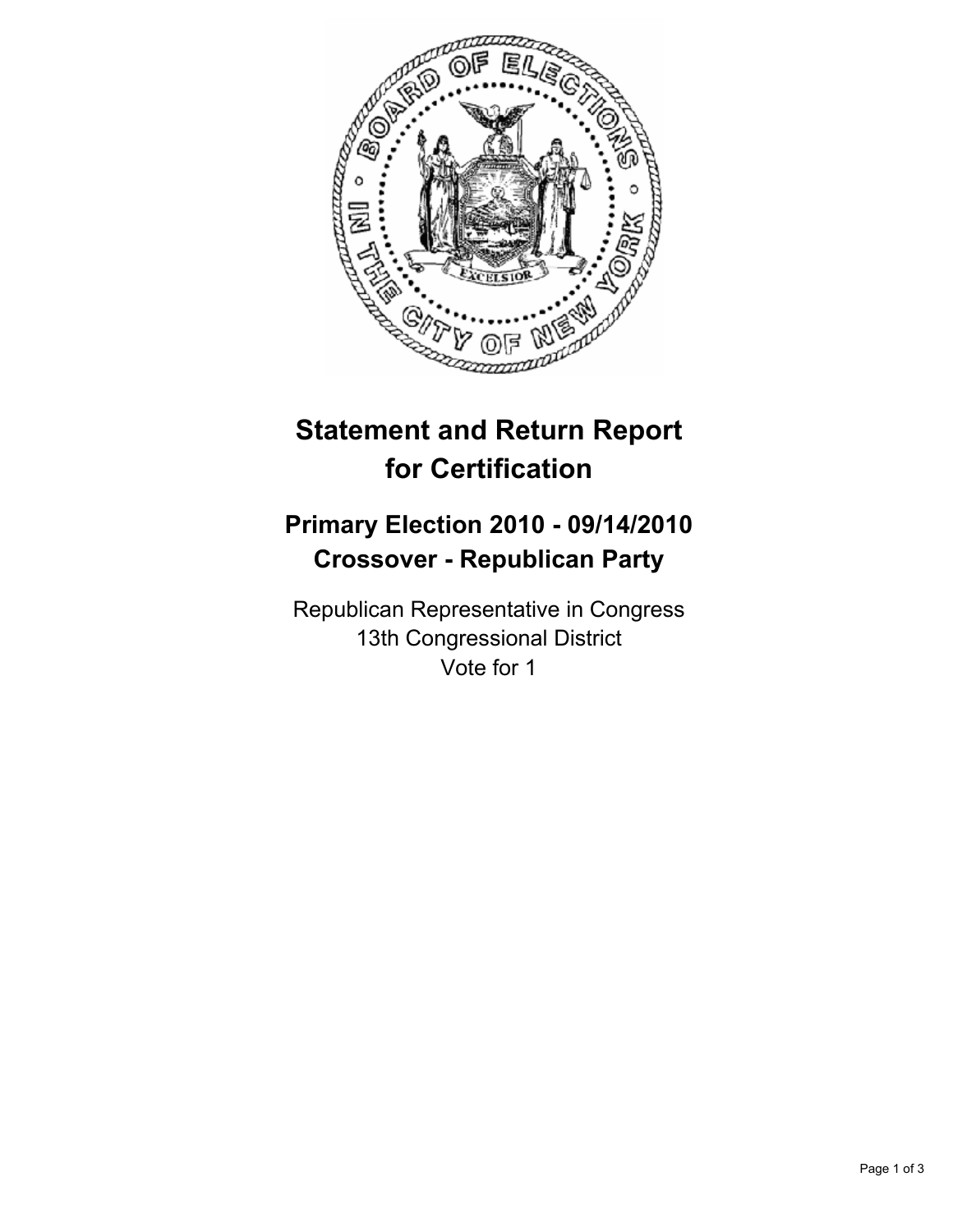

### **Kings County**

| <b>PUBLIC COUNTER</b>       | 3,004 |
|-----------------------------|-------|
| <b>EMERGENCY</b>            | 0     |
| ABSENTEE/MILITARY           | 155   |
| <b>FEDERAL</b>              | 8     |
| AFFIDAVIT                   | 14    |
| <b>MICHAEL A ALLEGRETTI</b> | 1,367 |
| MICHAEL G GRIMM             | 1,703 |
| <b>Total Votes</b>          | 3.070 |

#### **Richmond County**

| <b>PUBLIC COUNTER</b>      | 11,233 |
|----------------------------|--------|
| <b>EMERGENCY</b>           | 0      |
| ABSENTEE/MILITARY          | 643    |
| <b>FEDERAL</b>             | 17     |
| <b>AFFIDAVIT</b>           | 48     |
| MICHAEL A ALLEGRETTI       | 3,109  |
| <b>MICHAEL G GRIMM</b>     | 7,928  |
| BRYSON BUREL (WRITE-IN)    |        |
| EDWIN XIAO (WRITE-IN)      |        |
| JOE MORREALE (WRITE-IN)    |        |
| MARGARET MIELE (WRITE-IN)  |        |
| MARK ZAWADA (WRITE-IN)     |        |
| MICHAEL MCMAHON (WRITE-IN) | 1      |
| MICHELE ERICO (WRITE-IN)   | 1      |
| PETER PRIGLO (WRITE-IN)    |        |
| THOMAS NAPLES (WRITE-IN)   | 1      |
| VITO FOSSELLA (WRITE-IN)   | 1      |
| <b>Total Votes</b>         | 11,047 |